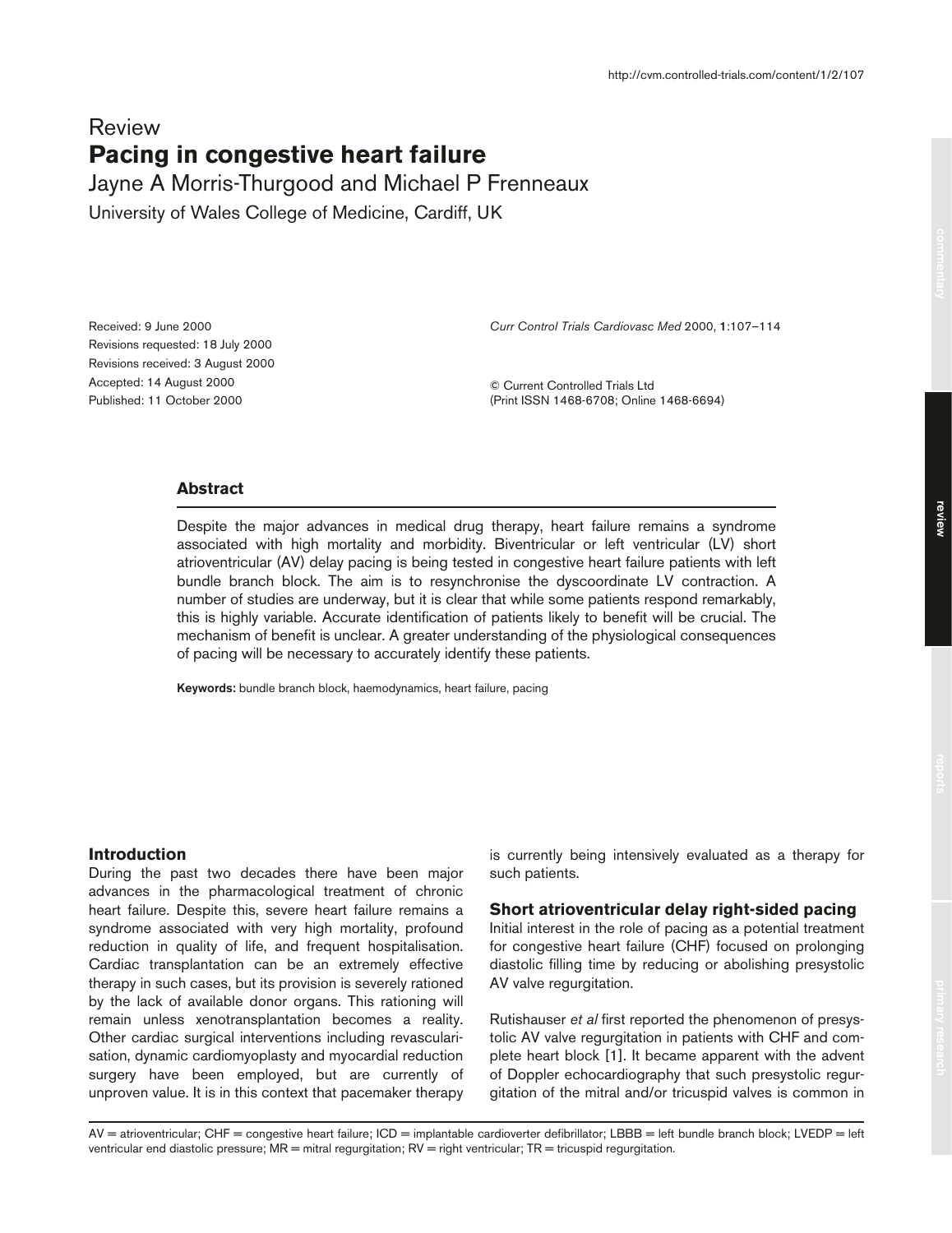patients with first-degree AV or complete heart block [2–4]. Presystolic regurgitation has also been reported in CHF patients with normal AV conduction times if left ventricular end diastolic pressure (LVEDP) is markedly increased [5,6]. The AV pressure gradient, when LVEDP is high and the conduction time is prolonged, is thought to reverse before the onset of ventricular systole. Although this promotes valve closure, there is incomplete closure, resulting in valvular regurgitation and reduced ventricular filling time. In the context of a ventricle that is abnormally stiff (and therefore highly dependent on filling time, especially on exercise), this can have considerable adverse haemodynamic consequences. The presence of interventricular conduction prolongation (wide QRS complex) further shortens the left ventricular filling period [7].

Hochleitner *et al* first reported beneficial effects from dualchamber short AV delay (100 ms) pacing in patients on a transplantation waiting list, but did not establish the mechanism of benefit [8]. Brecker *et al* subsequently reported improved exercise capacity and haemodynamics in 12 CHF patients with short AV delay pacing. Pacing with a short AV interval eliminated the presystolic component of AV valve regurgitation and increased ventricular diastolic filling times [5]. These observations were supported by smaller uncontrolled studies [9,10]. Since then, further reports of unselected patients have shown no overall short- or medium-term benefits; while individual patients have improved, others have deteriorated [11–13].

These mixed results may be explained by the fact that benefits from the reduction in presystolic AV valve regurgitation may be offset by the electromechanical dyssynchrony of right ventricular (RV) pacing. Right-sided pacing results in paradoxical motion of the interventricular septum (as seen in left bundle branch block [LBBB]). This may adversely affect LV performance as it may reduce LV diastolic filling time, result in dyssynchronous (and inefficient) LV contraction and reverse the normal base–apex activation sequence.

In a study of patients with coronary heart disease but without CHF, Betocchi *et al* demonstrated that right-sided AV sequential pacing caused an upward shift in the LV diastolic pressure–volume relation. There was also a reduction in LV peak filling rate, an increase in the time constant of isovolumic relaxation (tau), and a reduction in cardiac index [14]. Rosenqvist *et al* used radionuclide ventriculography to assess exercise responses in 12 patients without CHF. Cardiac output measured on exercise (with similar heart rates) was higher during atria pacing than during either dual chamber pacing or ventricular pacing. Paradoxical septal motion was apparent during ventricular pacing and dual chamber pacing, with a 25% impairment of regional septal ejection fraction [15]. There is, therefore, clear evidence that RV pacing impairs both systolic and diastolic function of the LV in patients without CHF.

Attempts to normalise the base–apex electromechanical sequence have produced conflicting results. Several studies in normal dogs and in patients without CHF have suggested that pacing from the RV outflow tract or interventricular septum may be superior to RV apical pacing [16–19]. Both acute haemodynamic and long-term studies in patients with CHF, however, have not shown any benefit [13,20,21].

Further evidence against RV pacing for CHF comes from the observation that it results in an increase in plasma norepinephrine levels [22] (a powerful adverse prognostic marker in CHF [23]).

The response to right-sided AV sequential pacing in CHF may depend on a balance between beneficial alleviation of presystolic mitral regurgitation (MR) and tricuspid regurgitation (TR) (in those patients with AV conduction delay and elevated LVEDP), and adverse consequences of dyssynchrony of left ventricular contraction and filling. Consistent with this, Nishimura *et al* reported that benefit was confined to those patients with presystolic MR and prolonged AV conduction, whereas other patients showed a worsening of haemodynamics [10]. It has been suggested, on this basis, that the decision to implant such a pacemaker should be based on the haemodynamic response to an acute pacing study [24]. However, enthusiasm for right-sided short AV delay pacing as a treatment for CHF has waned.

#### **Biventricular and left ventricular pacing**

In much the same way that RV pacing induces LV dysfunction, a similar dysfunction may arise from LBBB in patients with CHF. This conduction abnormality is present in 10–53% of patients with CHF and, when present, is associated with a worse prognosis [25]. 'Resynchronisation' of RV and LV contraction, by simultaneous (biventricular) pacing, would therefore appear logical. The technical feasibility of such an approach was reported by two groups in 1994 [26,27]; in these reports, lead implantation was performed at thoracotomy. Cazeau *et al* subsequently reported acute haemodynamic benefit from temporary AV sequential biventricular pacing in eight patients with severe CHF [28]. Further support came from two larger acute studies of patients with severe CHF. The first of these was from Blanc *et al*, in which CHF patients with first-degree AV block and/or LBBB, and a pulmonary capillary wedge pressure >15 mmHg were paced with a short AV delay and either biventricular, LV or RV pacing. Both LV and biventricular configurations were haemodynamically superior to baseline or to RV pacing [29]. Leclercq *et al*, in a similar patient group, also observed an equal magnitude of benefit from LV and biventricular pacing, comparing biventricular pacing with baseline or RV pacing (dual chamber pacing) in this study [30].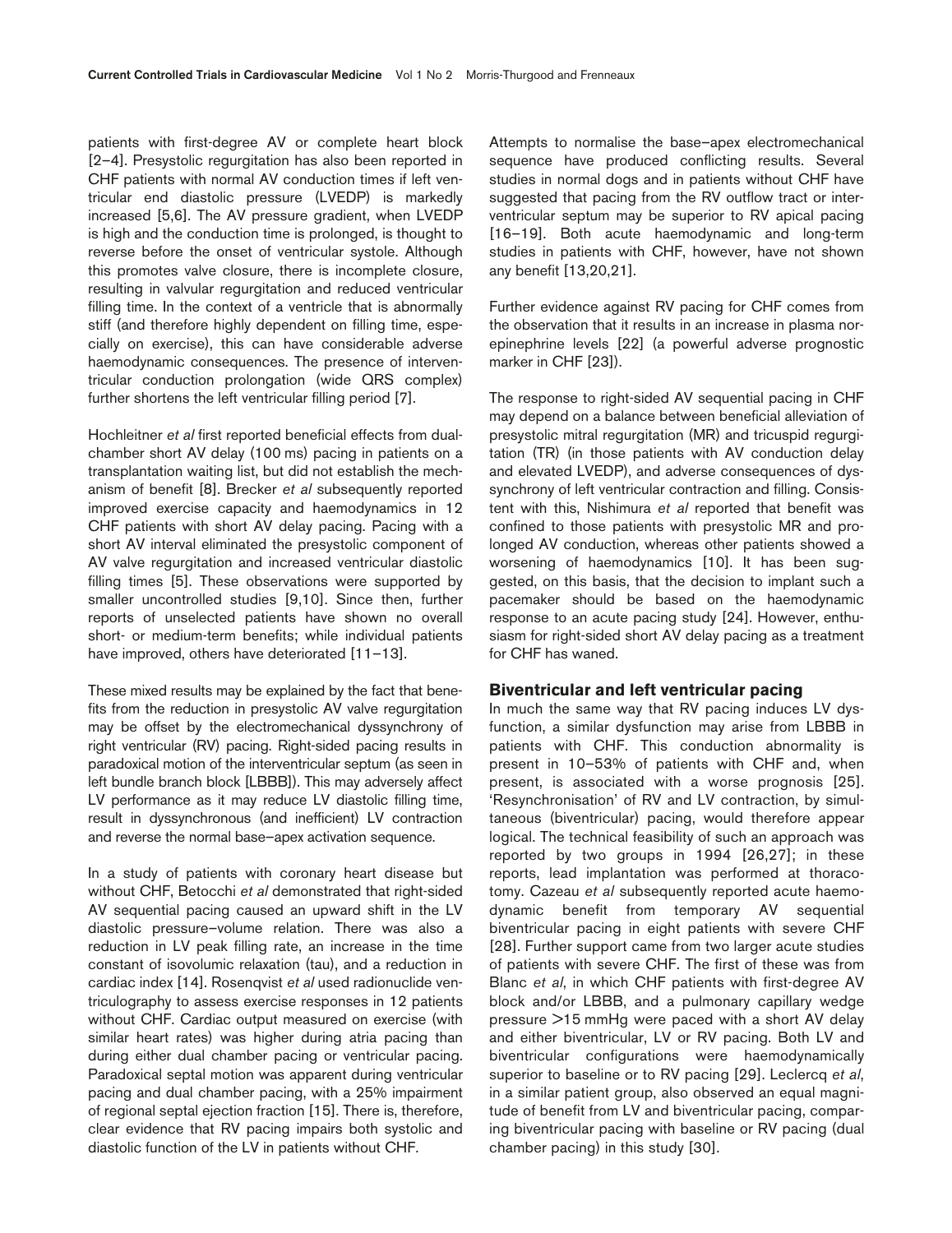The long-term results of the 'Resynchronisation for Heart Failure' (In Sync) Trial were recently reported. This was an open study of biventricular pacing in patients with medically refractory NYHA III/IV heart failure with QRS duration >150 ms and left ventricular ejection fraction < 35%. The predetermined end points were 6 min walk distance, NYHA functional class and quality of life at 1, 3, 6 and 12 months versus baseline. There were significant improvements in all three parameters at each time point when compared with baseline [31].

Several randomised and non-randomised studies of biventricular pacing are currently in progress or planned. Table 1 summarises the design (and where available results) of studies that are either completed or due to finish soon, whereas Table 2 lists the studies that have yet to commence or are in the early phases. Most of these studies are now assessing clinically important end points such as exercise capacity and quality of life in patients with severe CHF and LBBB. The Multisite Stimulation in Cardiomyopathy (MUSTIC) study [32] is the first single-blind, randomised, cross-over study of ventricular resynchronisation therapy in CHF. The cross-over design enabled patients to act as their own control, being paced for 3 months in each mode (ie biventricular/no ventricular stimulation). The MUSTIC study contained two patient groups: one in sinus rhythm and one in atrial fibrillation post-atrioventricular nodal ablation. This is based on the previous demonstration that, among patients with CHF and poorly controlled atrial fibrillation, AV nodal ablation and right ventricular pacing can result in symptomatic improvement [33,34]. The inclusion criteria for all patients were NYHA class III or IV, an ejection fraction < 35% and significant ventricular conduction delay. The results of the sinus rhythm group have now been reported [35–37]. Biventricular pacing significantly improved both primary end points  $(VO<sub>2</sub>)$  max and 6 min walk distance). There were significant improvements in quality of life (Minnesota questionnaire) and also in rehospitalisation (both prespecified secondary end points). At the end of the cross-over phase, 86% of patients chose (blind) biventricular pacing as their preferred mode for the longitudinal phase. Although further studies will need to address the question of mortality benefit, the availability of a non-pharmacological treatment that improves exercise capacity and quality of life would be a major advance. The quality-of-life issue is particularly pertinent as the baseline data in MUSTIC confirms the profound impairment of quality of life in NYHA class III and IV heart failure. The only concern is that some deaths occurred very soon after changes in pacemaker programming (ie soon after the cross-over from atria pacing to biventricular pacing or at the onset of biventricular pacing), raising the possibility that patients' biventricular pacing may be arrhythmogenic, perhaps because of the presence of two ventricular activation

wave fronts. The timing of these few early deaths in a small subset may be a chance finding but requires clarification. One study has conversely shown a reduction in ventricular ectopic activity by biventricular pacing [38].

Preliminary results from the acute and chronic phases of the Pacing Therapies for Congestive Heart Failure (PATH-CHF) study have also been reported recently. The acute results emphasised the importance of optimising AV delay, and showed that LV pacing was superior to both RV pacing and biventricular pacing [39]. In the chronic study, significant improvements in  $VO<sub>2</sub>$  max, quality of life, 6 minute walk distance, NYHA class and ejection fraction were observed, with a progressive increment of benefit over the first 6 months. This benefit remained stable between 6 and 12 months [40].

Results of VIGOR CHF will be reported shortly. Patients with severe CHF due to dilated cardiomyopathy in sinus rhythm with intraventricular conduction delay underwent biventricular pacemaker insertion at thoracotomy. A single-blind, cross-over phase of biventricular pacing or no ventricular stimulation (6 weeks in each phase) followed by a 12 week longitudinal paced phase is present. The primary end point is the measurement of  $VO<sub>2</sub>$  max. Many patients with CHF meet the criteria for an implantable cardioverter defibrillator (ICD) [41]. Patients in VENTAK CHF with severe drug refractory CHF, a QRS duration >120 ms and indications for ICD implantation will undergo implantation of a biventricular pacemaker/ICD. The study is otherwise similar to VIGOR CHF [22]. The end points of the two studies are the same except that antitachycardia and defibrillator efficacy and safety are included as additional secondary end points. The feasibility of combined trans-venous biventricular pacing/automatic implantable cardioverter defibrillator implantation has recently been reported [42], leading to the addition of an ICD/pacing limb to the MUSTIC study.

There are several studies in the 'design and recruitment' stage, some of which now address the issue of mortality and healthcare cost issues; for example, Cardiac Resynchronisation in Heart Failure (CARE-HF). This study aims to assess mortality in a controlled patient group by randomising patients to biventricular pacing and optimal therapy, or optimal therapy alone. All-cause mortality and hospital admissions for decompensated CHF will be evaluated together with an assessment of a 6 minute walk distance and  $VO<sub>2</sub>$  max. The second end points of this study will be NYHA status, mortality, quality of life, neurohormone levels and echocardiographic indices.

Table 2 summarises the design of other important studies planned or in the early phases, including PACMAN, MIRACLE, COMPANION and RELEVANT.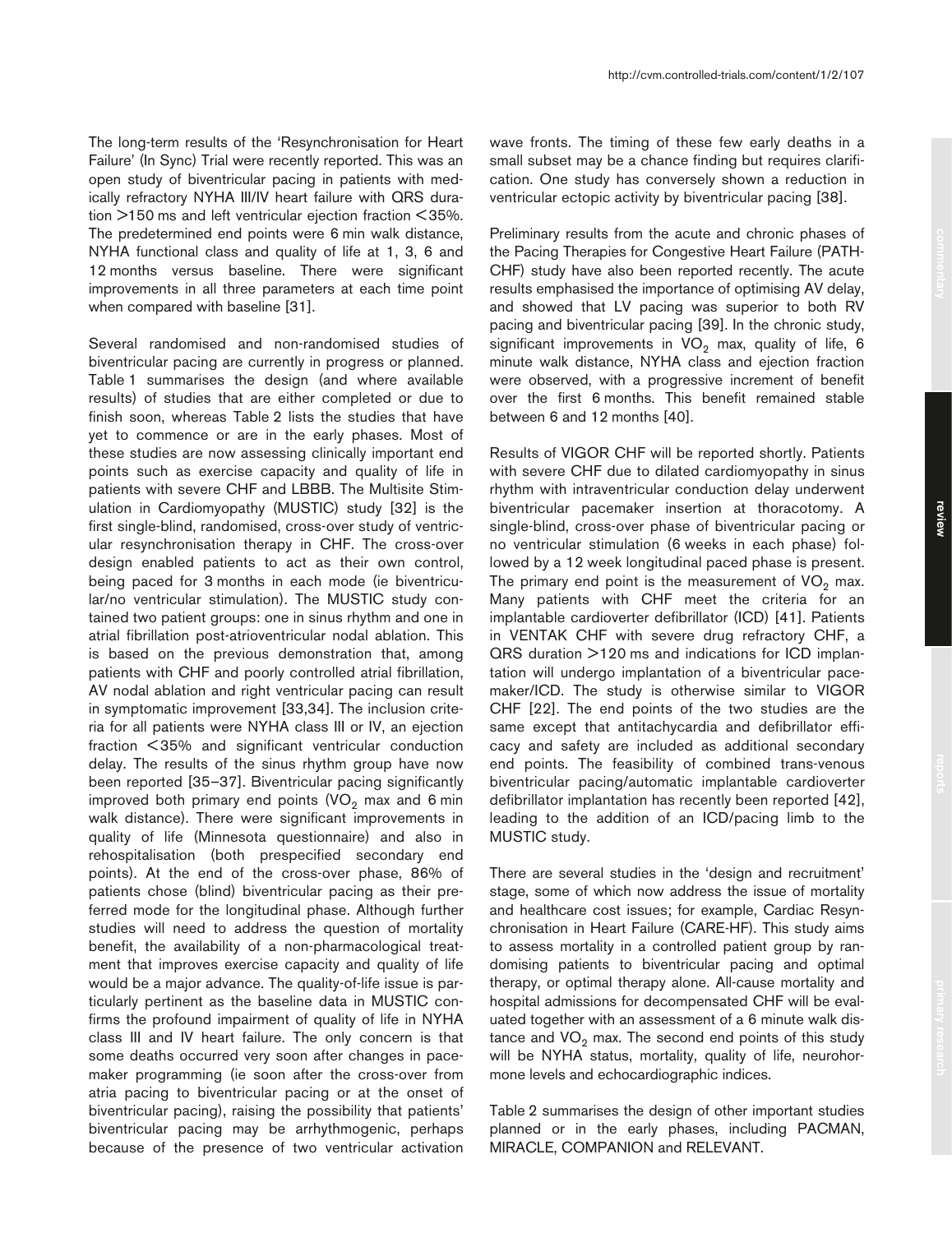| α |
|---|
|   |
|   |
|   |

| ı                      |
|------------------------|
| l                      |
|                        |
| <b>Service Service</b> |
| ı<br>ı                 |
| l<br>i                 |
| ı<br>٠<br>ı<br>í       |
|                        |
| ı<br>ı                 |
|                        |
| ı<br>í                 |
| í                      |
| ı                      |
|                        |
|                        |
|                        |
| ı                      |
|                        |
|                        |
|                        |
|                        |
|                        |
| ī<br>í                 |
|                        |
|                        |
|                        |

| Table <sub>1</sub>       |                                    |                                                                                                                              |                                                                                                                                                                                                                                                                  |                                                   |                                                                                                                                 |                                                                                                                                                                      |
|--------------------------|------------------------------------|------------------------------------------------------------------------------------------------------------------------------|------------------------------------------------------------------------------------------------------------------------------------------------------------------------------------------------------------------------------------------------------------------|---------------------------------------------------|---------------------------------------------------------------------------------------------------------------------------------|----------------------------------------------------------------------------------------------------------------------------------------------------------------------|
|                          | Studies completed or well advanced |                                                                                                                              |                                                                                                                                                                                                                                                                  |                                                   |                                                                                                                                 |                                                                                                                                                                      |
| Study                    | Lead implant                       | Inclusion criteria                                                                                                           | Design                                                                                                                                                                                                                                                           | Primary endpoint                                  | Secondary endpoint                                                                                                              | Expected completion/outcome<br>if known                                                                                                                              |
| CHF [22]<br><b>VIGOR</b> | Thoracotomy                        | sinus rhythm intraventricular<br>Severe CHF due to DCM<br>conduction delay                                                   | versus no pacing for 6 weeks then<br>Randomised single-blind active<br>VDD for a further 12 weeks                                                                                                                                                                | $VO2$ max                                         | Quality of life questionnaire<br>Plasma norepinephrine<br>6 min walk distance                                                   | Study will be reported shortly                                                                                                                                       |
| VENTAK                   |                                    |                                                                                                                              |                                                                                                                                                                                                                                                                  |                                                   | Echocardiographic<br>assessment                                                                                                 | Completion Spring 2001                                                                                                                                               |
| <b>CHF [40]</b><br>PATH  | Thoracotomy                        | PR > 150 ms; 42 patients<br>Sinus rhythm $>$ 55/min<br>NYHA III/IV CHF<br>$QRS > 120$ ms                                     | (1) Acute phase: acute haemodynamic<br>cross-over study biventricular pacing<br>versus best unventricular pacing site<br>study at time of implant to evaluate<br>optimal pacing site and AV delay<br>(2) Chronic phase: single-blind,<br>assessed in acute study | 6 min walk distance<br>Haemodynamics<br>$VO2$ max | Echocardiographic<br>questionnaire<br>Quality of life<br>assessment<br>$\mathbf{I}$                                             | biventricular; both superior to RV<br>(2) Significant improvement in all<br>pacing; optimisation of AV delay<br>(1) LV pacing superior to<br>end points<br>important |
| InSYNC                   | Transvenous                        | 103 patients on optimal therapy<br>NYHA III / IV (48% IHD)<br>LVEDD $> 60$ mm<br>QRS $> 150$ ms<br>EF < 35%                  | biventricular pacer and assessed at<br>Patients were implanted with<br>1, 3, 6 and 12 months<br>Non-randomised trial                                                                                                                                             | 6 min walk distance<br><b>QRS</b> duration        | Quality of life<br>NYHA class                                                                                                   | Improvement in QOL, 6 min walk,<br>reduction in QRS, symptoms<br>irrespective of aetiology<br>Completed                                                              |
| MUSTIC <sub>[35]</sub>   | Transvenous                        | Group II: AF with AV node<br>$CRS \ge 150$ or $180$ for<br>Group I: sinus rhythm<br>NYHA III, EF<35%<br>AF group<br>ablation | Single-blind, randomised, cross-over<br>ventricular stimulation followed by a<br>12 weeks of biventricular versus no<br>longitudinal phase in the patients<br>preferred mode                                                                                     | 6 min walk distance<br>$VO2$ max                  | changes in drug therapy for<br>decompensated CHF<br>Rehospitalisation and/or<br>Mortality or need for<br>transplant/LVAD<br>don | Results in sinus rhythm group -><br>improved 6 min walk distance,<br>AF data to be presented late<br>VO <sub>2</sub> max and QOL<br>2000                             |
|                          |                                    |                                                                                                                              | AF. atrial fibrillation: AV. atrioventricular: CHF. congestive heart failure: DCM, dilated cardiomyopathy: EF. ejection fraction: IHD. ischaemic heart disease: LVAD. left ventricular assist device:                                                            |                                                   |                                                                                                                                 |                                                                                                                                                                      |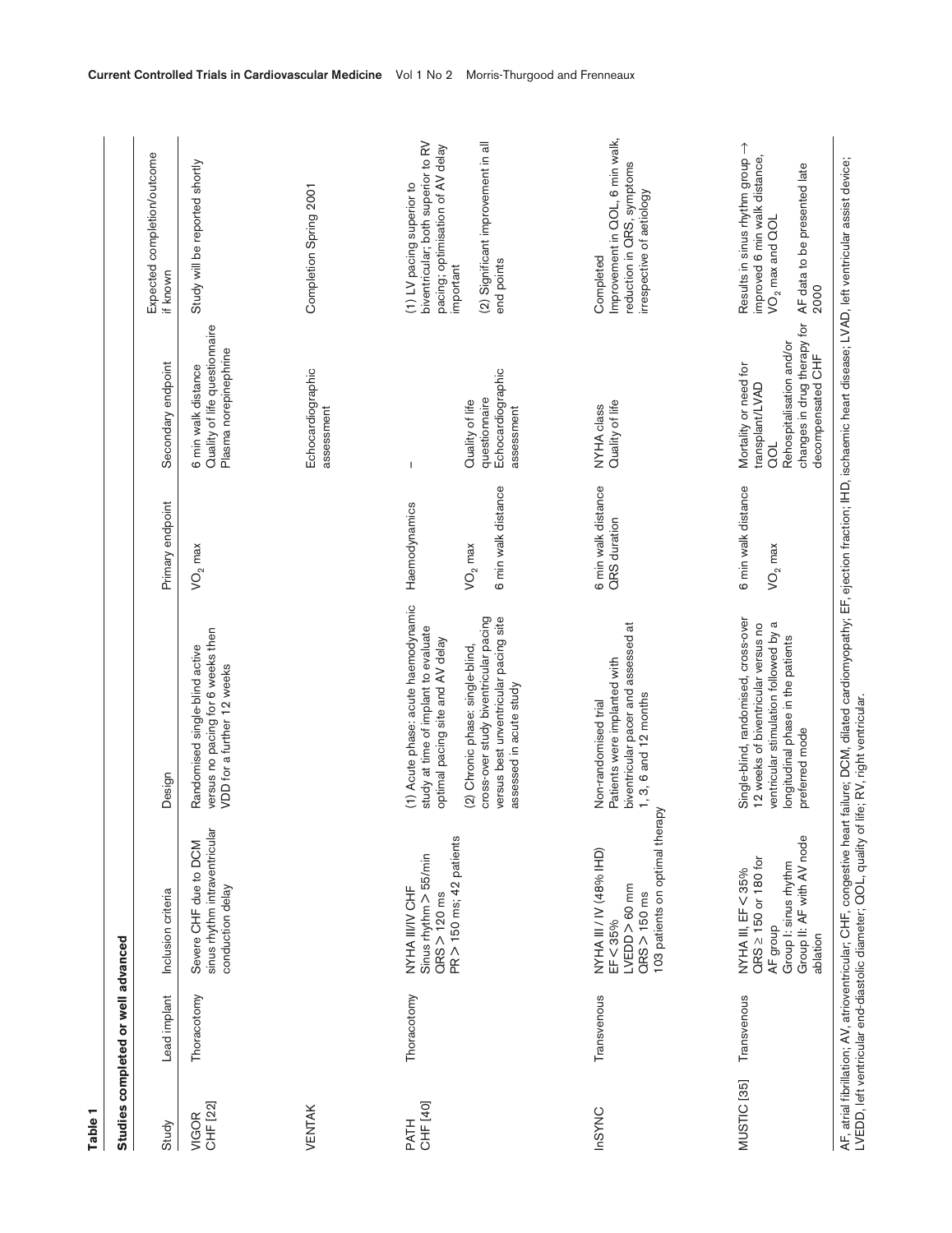|           | Studies planned or in an early phase |                                                                                                                        |                                                                                                                                                                                                    |                                                                                   |                                                                        |                                                         |
|-----------|--------------------------------------|------------------------------------------------------------------------------------------------------------------------|----------------------------------------------------------------------------------------------------------------------------------------------------------------------------------------------------|-----------------------------------------------------------------------------------|------------------------------------------------------------------------|---------------------------------------------------------|
| Study     | Lead implant                         | Inclusion criteria                                                                                                     | Design                                                                                                                                                                                             | Primary endpoint                                                                  | Secondary endpoint                                                     | Expected completion/outcome<br>if known                 |
| PACMAN    | Transvenous                          | (NYHAI+II data recorded<br>$CRS > 150$ ms<br>300 patients<br>in registry)<br>EF < 35%<br>NYHA III                      | (2) NYHA III with no indication for AICD<br>Biventricular pacing ON or OFF for<br>(1) NYHA III + indication for AICD<br>Two patient groups<br>6 months                                             | 6 min walk                                                                        | Rehospitalisation<br>Quality of life                                   | Estimated completion<br>2002/2003                       |
| MIRACLE   | Transvenous                          | QRS duration ≥ 130 ms<br>NYHA III/IV CHF<br>Sinus rhythm<br>$EF \leq 35\%$                                             | Randomised double-blind biventricular<br>pacing or no pacing for 6/12 months,<br>then active pacing for long-term<br>follow-up                                                                     | 6 min walk distance<br><b>NYHA</b><br>aoL                                         | Neurohormones<br>Echo indices<br>$VO2$ max                             | Recruitment completed 2000<br>Early results Spring 2001 |
| COMPANION | Transvenous                          | > 1 hospital admission in<br>NYHA III / IV for<br>$> 6/12$ months<br>2200 patients<br>QRS > 120<br>EF<35%<br>past year | $(1)$ Biventricular + AICD + OT<br>Three treatment arms:<br>$(3)$ Biventricular + OT<br>$(2)$ OT                                                                                                   | and hospitalisation<br>All-cause mortality                                        | Symptoms and function<br>Total mortality and<br>morbidity              | Estimated completion Dec 2002                           |
| RELEVENT  | Transvenous                          | $LVEDD > 55$ mm<br>$EF < 35%$<br>QRS > 140 ms<br>400 patients<br>NYHA II-IV                                            | (2) OT + LV based pacing (BIV or LV)<br>(1) 50% of patients; optimal medical<br>Studied at 1 and 6 months, then<br>every 6/12 months for 2 years<br>therapy only (OT)<br>Two groups                | Safety and mortality                                                              | Total mortality<br>Echo indicies<br>QOL                                | Not yet started<br>2.5 year study                       |
| CARE HF   | Transvenous                          | CHF with EF<35%<br>$QRS \geq 150 \text{ ms}$<br>NYHA III/IV                                                            | Randomised biventricular pacing +<br>Optimal therapy and no implant<br>optimal therapy                                                                                                             | All-cause mortality<br>admissions<br>6 min walk<br>or hospital<br>$VO2$ max<br>HF | Echocardiographic<br>Neurohormones<br>NYHA status<br>assessment<br>qor | Estimated completion 2003<br>Not yet started            |
| ife.      |                                      |                                                                                                                        | AICD, automatic implantable cardioverter defibrillator; CHF, congestive heart failure; EF, ejection fraction; LVEDD, left ventricular end-diastolic diameter; OT, optimal therapy; QOL, quality of |                                                                                   |                                                                        |                                                         |

**Table 2**

http://cvm.controlled-trials.com/content/1/2/107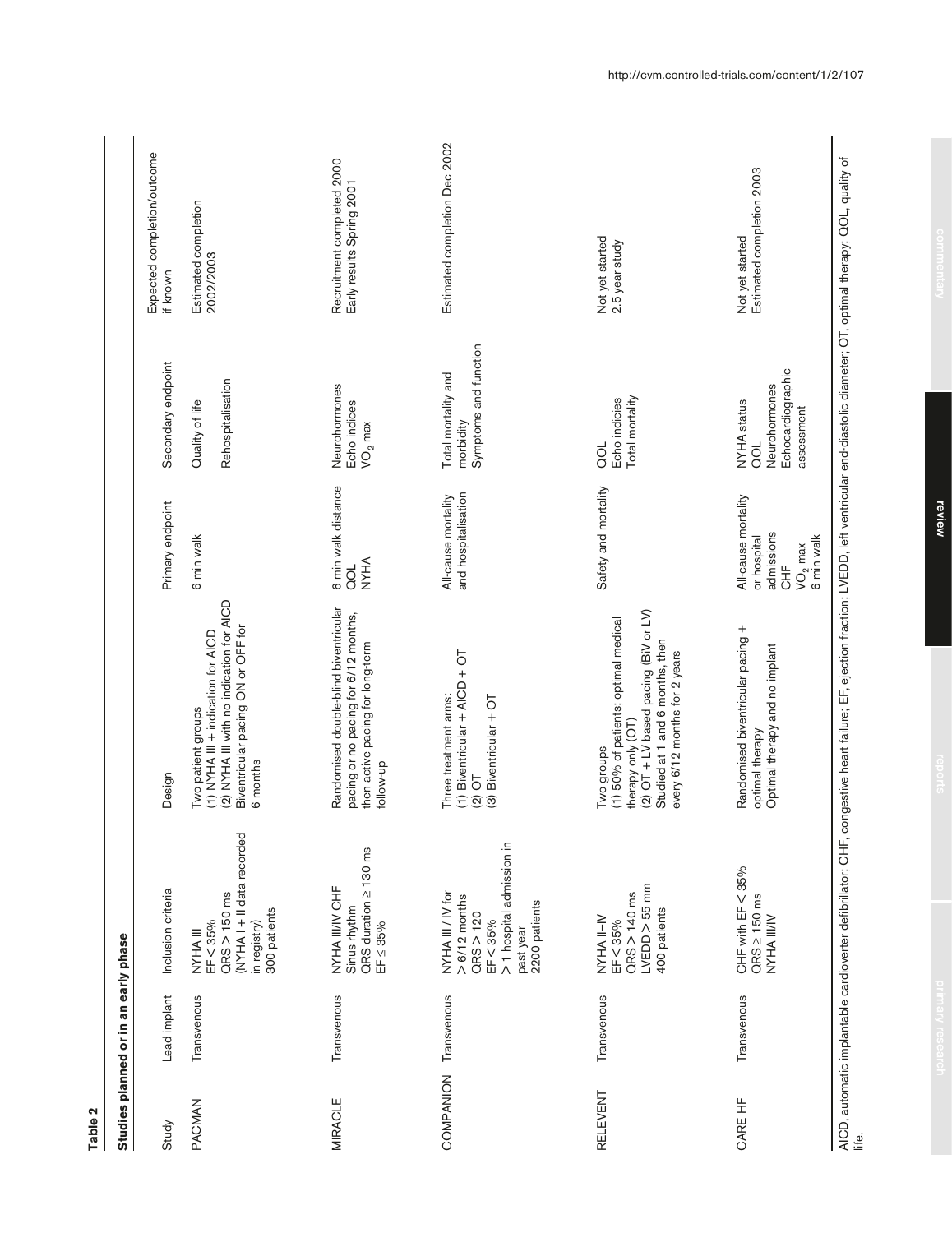## **The future**

We are at a crucial point with this series of large clinical trials in the adoption or otherwise of pacing for the treatment of severe CHF.

Current philosophy on the use of pacing in CHF assumes that the mechanism of benefit arises from resynchronisation of ventricular contraction in patients with LBBB. The major studies are therefore evaluating biventricular pacing in severe CHF associated with LBBB. The evidence in support of this mechanism is far from conclusive.

If the mechanism of benefit was due to a resynchronisation of both ventricles, then biventricular pacing (in which synchronous depolarisation occurs together with a narrowing of the QRS complex) would be expected to be superior to LV pacing (which is associated with a much broader QRS complex). In acute haemodynamic studies, however, LV pacing has been shown to be either equal to [29] or superior to [21,39,43,44] biventricular pacing. We are not aware of any study showing the converse. Kass *et al* reported that patients with the greatest QRS prolongation showed the greatest acute haemodynamic benefit, but there was no relationship between QRS narrowing associated with pacing and acute haemodynamic improvement. LV pacing was specifically superior to biventricular pacing despite a much broader paced QRS complex. It is certainly true that analysis of pressure–volume loops suggested that the mechanism of benefit was an improvement in LV contractile function, with no significant change in LV diastolic compliance [21]. Varma *et al*, in a recent study, assessed the impact of different pacing sites on LV coordination using LV pressure–dimension loops in patients with CHF and LBBB. Dyssynchrony of intraventricular conduction results in a low 'cycle efficiency', yet there was no consistency regarding the optimal pacing chamber or site to improve cycle efficiency [45]. This group conversely observed that LV pacing provided greater overall acute haemodynamic benefit than biventricular pacing [44]. Kerwin *et al* recently showed that biventricular pacing did not improve intraventricular dyssynchrony, but did improve interventricular dyssynchrony [46].

The mechanism(s) of acute haemodynamic benefit from biventricular pacing is therefore not understood. Although Kass *et al* did not find evidence to support it, the possibility of an improvement in diastolic filling cannot be excluded. Right ventricular pacing clearly worsens diastolic filling [14], so the converse with LV pacing is certainly possible. CHF patients with high LVEDPs have marked diastolic ventricular interaction; that is, the filling of the LV is constrained by the RV and by the pericardium [47]. Our preliminary data suggests that, by permitting the LV to fill before the RV, LV pacing may improve filling in these patients with diastolic ventricular interaction, whether or not they have underlying LBBB [48,49].

All of these factors serve to emphasise the need to understand the effects of pacing on pathophysiology, in order to design optimally larger clinical trials. It is unlikely, given the non-uniform nature of the pathophysiology and the multiple potential effects of pacing (reduction in presystolic MR, recoordination of intraventricular versus interventricular contraction sequence with improvement in both contractile and diastolic function), that a 'one size fits all' strategy is optimal. It is possible that benefit may not be confined to patients with LBBB, nor necessarily that all such patients will benefit. Furthermore, LV pacing may be superior to biventricular pacing. Previous experience of a dichotomy between symptomatic and prognostic effects with positive inotropic agents in CHF should sound a note of caution. Encouraging preliminary data in this regard suggest that the improvement in myocardial contractile performance with biventricular pacing is associated with a fall in myocardial  $O<sub>2</sub>$  consumption [50]. Furthermore, whereas RV pacing increases plasma norepinephrine, biventricular pacing is associated with a reduction [22].

We strive to practice 'evidence based medicine'. We must, however, remember that simply by virtue of their size, large 'clinical trials' will not always provide the answers for individual patients. Unless such studies are directed by a sound understanding of pathophysiology, of its non-uniformity, and of the effects of therapy on this pathophysiology, the wrong questions may be asked in the wrong patients. This may lead to inappropriate therapy for some patients and missed therapeutic opportunities for others.

## **Acknowledgement**

The authors are both supported by the British Heart Foundation.

#### **References**

- 1. Rutishauser W, Wirz P, Gander M, Luthy E: **Atriogenic diastolic reflux in patients with atrioventricular block**. *Circulation* 1966, **34**: 807–817.
- 2. Rokey R, Murphy DJ Jr, Nielsen AP, Abinader EG, Huhta JC, Quinones MA: **Detection of diastolic atrioventricular valvular regurgitation by pulsed Doppler echocardiography and its association with complete heart block**. *Am J Cardiol* 1986, **57**:692–694.
- 3. Panidis IP, Ross J, Munley B, Nestico P, Mintz GS: **Diastolic mitral regurgitation in patients with atrioventricular conduction abnormalities: a common finding by Doppler echocardiography**. *J Am Coll Cardiol* 1986, **7**:768–774.
- 4. Schnittger I, Appleton CP, Hatle LK, Popp RL: **Diastolic mitral and tricuspid regurgitation by Doppler echocardiography in patients with atrioventricular block: new insight into the mechanism of atrioventricular valve closure**. *J Am Coll Cardiol* 1988, **11**:83–88.
- 5. Brecker SJ, Xiao HB, Sparrow J, Gibson DG: **Effects of dualchamber pacing with short atrioventricular delay in dilated cardiomyopathy**. *Lancet* 1992, **340**:1308–1312.
- 6. Ishikawa T, Kimura K, Nihei T, Usui T, Kashiwagi M, Ishii M: **Relationship between diastolic mitral regurgitation and PQ intervals or cardiac function in patients implanted with DDD pacemakers**. *Pacing Clin Electrophysiol* 1991, **14 (part 2)**:1797–1802.
- 7. Xiao HB, Lee CH, Gibson DG: **Effect of left bundle branch block on diastolic function in dilated cardiomyopathy**. *Br Heart J* 1991, **66**: 443–447.
- 8. Hochleitner M, Hortnagl H, Ng CK, Hortnagl H, Gschnitzer F, Zechmann W: **Usefulness of physiologic dual-chamber pacing in drugresistant idiopathic dilated cardiomyopathy**. *Am J Cardiol* 1990, **66**:198–202.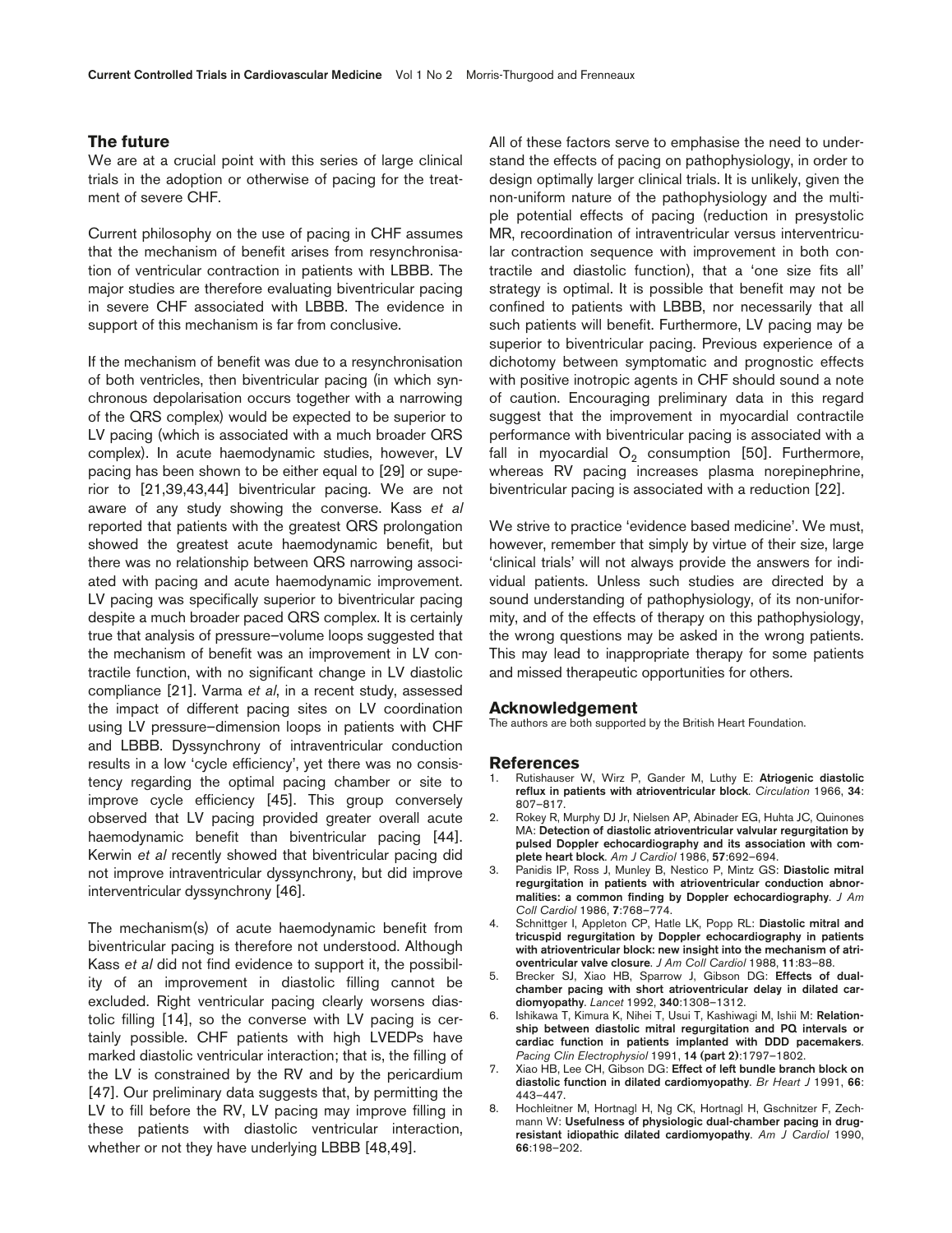- 9. Guardigli G, Ansani L, Percoco GF, Toselli T, Spisani P, Braggion G, Antonioli GE: **AV delay optimization and management of DDD paced patients with dilated cardiomyopathy**. *Pacing Clin Electrophysiol* 1994, **17 (part 2)**:1984–1988.
- 10. Nishimura RA, Hayes DL, Holmes DR Jr, Tajik AJ: **Mechanism of hemodynamic improvement by dual-chamber pacing for severe left ventricular dysfunction: an acute Doppler and catheterization hemodynamic study**. *J Am Coll Cardiol* 1995, **25**:281–288.
- 11. Innes D, Leitch JW, Fletcher PJ: **VDD pacing at short atrioventricular intervals does not improve cardiac output in patients with dilated heart failure**. *Pacing Clin Electrophysiol* 1994, **17 (part 1)**:959–965.
- 12. Linde C, Gadler F, Edner M, Nordlander R, Rosenqvist M, Ryden L: **Results of atrioventricular synchronous pacing with optimized delay in patients with severe congestive heart failure**. *Am J Cardiol* 1995, **75**:919–923.
- 13. Gold MR, Feliciano Z, Gottlieb SS, Fisher ML: **Dual-chamber pacing with a short atrioventricular delay in congestive heart failure: a randomized study**. *J Am Coll Cardiol* 1995, **26**:967–973.
- 14. Betocchi S, Piscione F, Villari B, Pace L, Ciarmiello A, Perrone-Filardi P, Salvatore C, Salvatore M, Chiariello M: **Effects of induced asynchrony on left ventricular diastolic function in patients with coronary artery disease**. *J Am Coll Cardiol* 1993, **21**:1124–1131.
- 15. Rosenqvist M, Isaaz K, Botvinick EH, Dae MW, Cockrell J, Abbott JA, Schiller NB, Griffin JC: **Relative importance of activation sequence compared to atrioventricular synchrony in left ventricular function**. *Am J Cardiol* 1991, **67**:148–156.
- 16. Cowell R, Morris-Thurgood J, Ilsley C, Paul V: **Septal short atrioventricular delay pacing: additional hemodynamic improvements in heart failure**. *Pacing Clin Electrophysiol* 1994, **17 (part 2)**:1980– 1983.
- 17. Ishikawa T, Sumita S, Kikuchi M, Kosuge M, Sugano T, Shigemasa T, Endo T, Kuji N, Kimura K, Tochikubo O, Ishii M: **Hemodynamic effects of right ventricular outflow pacing**. *J Cardiol* 1997, **30**:125– 130.
- 18. Buckingham TA, Candinas R, Schlapfer J, Aebischer N, Jeanrenaud X, Landolt J, Kappenberger L: **Acute hemodynamic effects of atrioventricular pacing at differing sites in the right ventricle individually and simultaneously**. *Pacing Clin Electrophysiol* 1997, **20 (part 1)**: 909–915.
- 19. Grover M, Glantz SA: **Endocardial pacing site affects left ventricular end-diastolic volume and performance in the intact anesthetized dog**. *Circ Res* 1983, **53**:72–85.
- 20. Gold MR, Shorofsky SR, Metcalf MD, Feliciano Z, Fisher ML, Gottlieb SS: **The acute hemodynamic effects of right ventricular septal pacing in patients with congestive heart failure secondary to ischemic or idiopathic dilated cardiomyopathy**. *Am J Cardiol* 1997, **79**:679–681.
- 21. Kass DA, Chen CH, Curry C, Talbot M, Berger R, Fetics B, Nevo E: **Improved left ventricular mechanics from acute VDD pacing in patients with dilated cardiomyopathy and ventricular conduction delay**. *Circulation* 1999, **99**:1567–1573.
- 22. Saxon LA, Boehmer JP, Hummel J, Kacet S, De Marco T, Naccarelli G, Daoud E: **Biventricular pacing in patients with congestive heart failure: two prospective randomized trials. The VIGOR CHF and VENTAK CHF investigators**. *Am J Cardiol* 1999, **83**:120D–123D.
- 23. Cohn JN, Johnson GR, Shabetai R, Loeb H, Tristani F, Rector T, Smith R, Fletcher R: **Ejection fraction, peak exercise oxygen consumption, cardiothoracic ratio, ventricular arrhythmias, and plasma norepinephrine as determinants of prognosis in heart failure. The V-HeFT VA Cooperative Studies Group**. *Circulation* 1993, **87 (suppl)**:V15–V16.
- 24. Sack S, Franz R, Dagres N, Oldenburg O, Herrmann J, Golles A, Erbel R: **Can right-sided atrioventricular sequential pacing provide benefit for selected patients with severe congestive heart failure**? *Am J Cardiol* 1999, **83**:124D–129D.
- 25. Aaronson KD, Schwartz JS, Chen TM, Wong KL, Goin JE, Mancini DM: **Development and prospective validation of a clinical index to predict survival in ambulatory patients referred for cardiac transplant evaluation**. *Circulation* 1997, **95**:2660–2667.
- 26. Cazeau S, Ritter P, Bakdach S, Lazarus A, Limousin M, Henao L, Mundler O, Daubert JC, Mugica J: **Four chamber pacing in dilated cardiomyopathy**. *Pacing Clin Electrophysiol* 1994, **17 (part 2)**: 1974–1979.
- 27. Bakker PF, Meijburg H, de Jonge N, van Mechelen R, Wittkamp F, Mower M, Thomas A. **Beneficial effects of biventricular pacing in congestive heart failure [abstract]**. *Pacing Clin Electrophysiol* 1994, **17**:820.
- 28. Cazeau S, Ritter P, Lazarus A, Gras D, Backdach H, Mundler O, Mugica J: **Multisite pacing for end-stage heart failure: early experience**. *Pacing Clin Electrophysiol* 1996, **19 (part 2)**:1748–1757.
- 29. Blanc JJ, Etienne Y, Gilard M, Mansourati J, Munier S, Boschat J, Benditt DG, Lurie KG: **Evaluation of different ventricular pacing sites in patients with severe heart failure: results of an acute hemodynamic study**. *Circulation* 1999, **96**:3273–3277.
- 30. Leclercq C, Cazeau S, Le Breton H, Ritter P, Mabo Pgras D, Pavin D, Lazarus A, Daubert JC: **Acute hemodynamic effects of biventricular ddd pacing in patients with end-stage heart failure**. *J Am Coll Cardiol* 1998, **32**:1825–1831.
- 31. Gras D, Ritter P, Lazarus A, Bizet C, Mabo P, Bucknall C, Tang ASL, Luttikhuis HO, Kirstein-Pedersen A: **Long-term outcome of advanced heart failure patients with cardiac resynchronization therapy [abstract]**. *Pacing Clin Electrophysiol* 2000, **23 (part II)**: 658.
- 32. Daubert C, Linde D, Cazeau S, Sutton R, Kappenberger L, Bailteul C: **On behalf of the MUSTIC (Multisite Stimulation in Cardiomyopathy) study [abstract]**. *Arch Mal Coeur Vaiss* 1998, **91**:154.
- 33. Brignole M, Menozzi C, Gianfranchi L, Musso G, Mureddu R, Bottoni N, Lolli G: **Assessment of atrioventricular junction ablation and VVIR pacemaker versus pharmacological treatment in patients with heart failure and chronic atrial fibrillation: a randomized, controlled study**. *Circulation* 1998, **98**:953–960.
- 34. Twidale N, McDonald T, Nave K, Seal A: **Comparison of the effects of AV nodal ablation versus AV nodal modification in patients with congestive heart failure and uncontrolled atrial fibrillation**. *Pacing Clin Electrophysiol* 1998, **21 (part 1)**:641–651.
- 35. Ritter P, Gras D, Daubert C: **Implant success rate of the transvenous left ventricular lead in the MUSTIC trial [abstract]**. *Pacing Clin Electrophysiol* 2000, **23 (part II)**:580.
- 36. Ritter P, Gras D, Paul V, Daubert J, and investigators of the MUSTIC study: **Acute electrical performances of the left ventricular leads implanted in the controlled MUSTIC trial**. *Europace* 2000, **1 (suppl D)**:30–33.
- 37. Cazeau S, and investigators of the MUSTIC study: **The MUSTIC Study, clinical results of the crossover study**. *Europace* 2000, **1 (suppl D)**:30–34.
- 38. Walker S, Levy T, Rex S, Brant S, Allen J, Paul V: **Biventricular pacing decreases ventricular arrhythmia**. *Europace* 2000, **1 (suppl D)**: 163–164.
- 39. Auricchio A, Stellbrink C, Sack S, Block M, Vogt J, Bakker P, Mortensen P, Klein H: **The Pacing Therapies for Congestive Heart Failure (PATH-CHF) study: rationale, design, and endpoints of a prospective randomized multicenter study**. *Am J Cardiol* 1999, **83**:130D–135D.
- 40. Salo R, Auricchio A, Sack S, Kloss M, Kirkels H, Stellbrink C, Bocker D, Vogt J, Bakker P, Potty P, Pochet T: **Chronic benefit index (CBI) summarizes PATH CHF chronic results [abstract]**. *Pacing Clin Electrophysiol* 2000, **23 (part II)**:681.
- 41. Stellbrink C, Auricchio A, Diem B, Breithardt OA, Kloss M, Schondube FA, Klein H, Messmer BJ, Hanrath P: **Potential benefit of biventricular pacing in patients with congestive heart failure and ventricular tachyarrhythmia**. *Am J Cardiol* 1999, **83**:143D–150D.
- 42. Walker S, Levy T, Rex S, Brant S, Paul V: **Preliminary results with the simultaneous use of implantable cardioverter defibrillators and permanent biventricular pacemakers: implications for device interaction and development**. *Pacing Clin Electrophysiol* 2000, **23**: 365–372.
- 43. Auricchio A, Stellbrink C, Block Msack S, Vogt J, Bakker P, Klein H, Kramer A, Ding J, Salo R, Tockman B, Pochet T, Spinelli J: **Effect of pacing chamber and atrioventricular delay on acute systolic function of paced patients with congestive heart failure. The Pacing Therapies for Congestive Heart Failure Study Group. The Guidant Congestive Heart Failure Research Group**. *Circulation* 1999, **99**: 2993–3001.
- 44. Varma C, O'Callaghan P, New C, Meara M, McKenna W, Rowland E, Brucker S: **Which is the optimal site of pacing for heart failure**? *Europace* 2000, **1 (suppl D)**:31–32.
- 45. Varma C, Callaghan P, New C, Meara M, Itnatkava K, Rowland E, McKenna W, Brucker S: **Does acute multisite pacing for heart failure improve ventricular coordination? [Abstract].** *Circulation* 1999, **100**:I-515.
- 46. Kerwin WF, Botvinick EH, O'Connell JW, Merrick SH, DeMarco T, Chatterjee K, Scheibly K, Saxon LA: **Ventricular contraction abnormalities in dilated cardiomyopathy: effect of biventricular pacing to correct interventricular dyssynchrony**. *J Am Coll Cardiol* 2000, **35**:1221–1227.